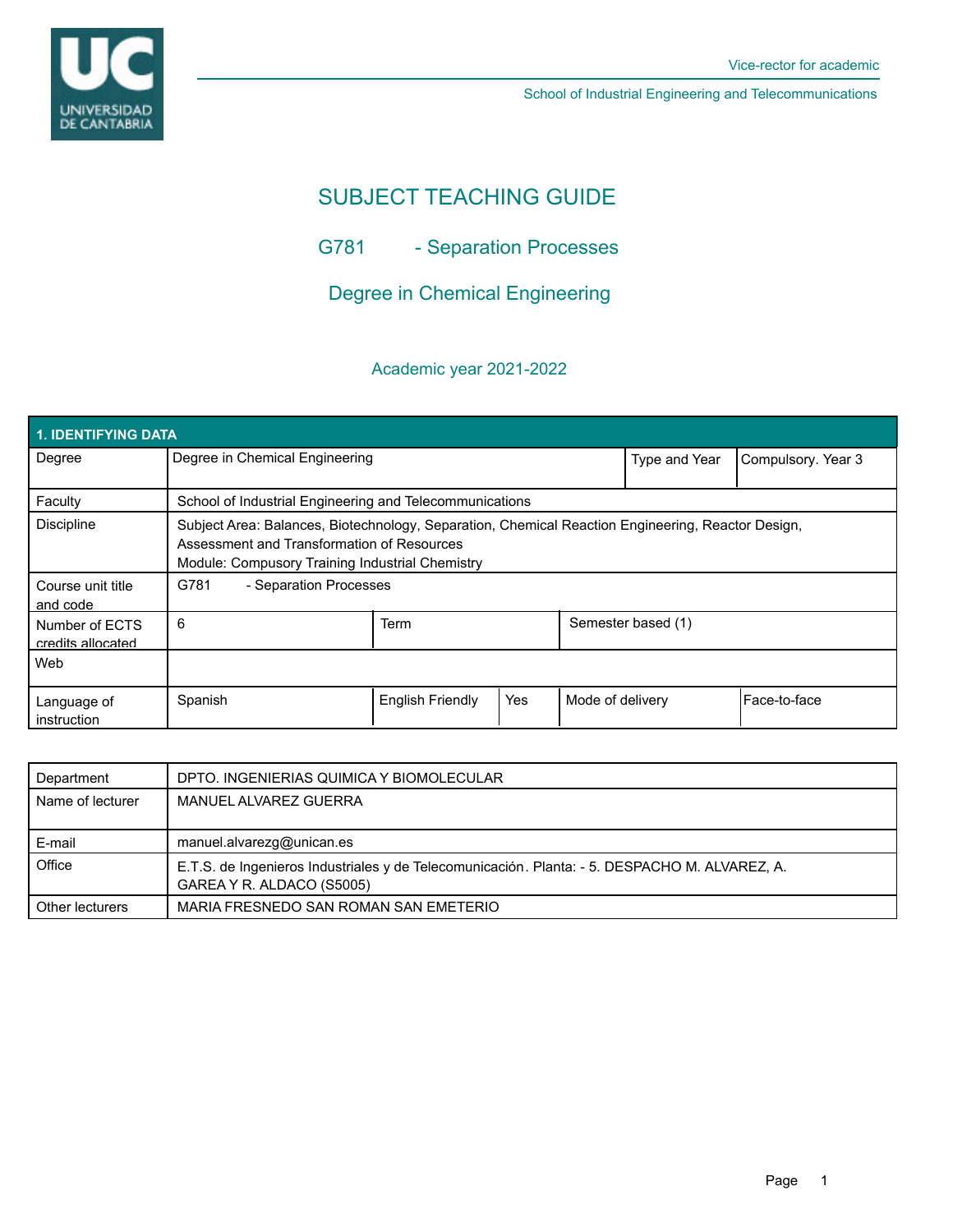

# **3.1 LEARNING OUTCOMES**

- To know the main types of separation processes, to understand their fundamentals and to be able to choose the most suitable process according to the characteristics and properties of the mixture to be separated.

- To identify the main characteristics of the equipment used in different separation processes of interest in Chemical Engineering.

- To be able to use the appropriate sources of information to obtain the essential bibliographic information of physico -chemical properties of compounds and of phase equilibria for solving problems on separation processes.

- To be able to solve problems of separation processes of industrial interest using properly graphical methods , analytical methods and/or process-simulation advanced software.

### **4. OBJECTIVES**

To acquire a global vision of separation processes.

To understand the fundamentals of different separation processes of interest in Chemical Engineering.

To learn and apply methods of analysis and design of separation processes based on equilibrium stages and on mass transfer models.

To appropriately use the mathematical tools required for calculation and design of separation processes and for solving problems of industrial interest.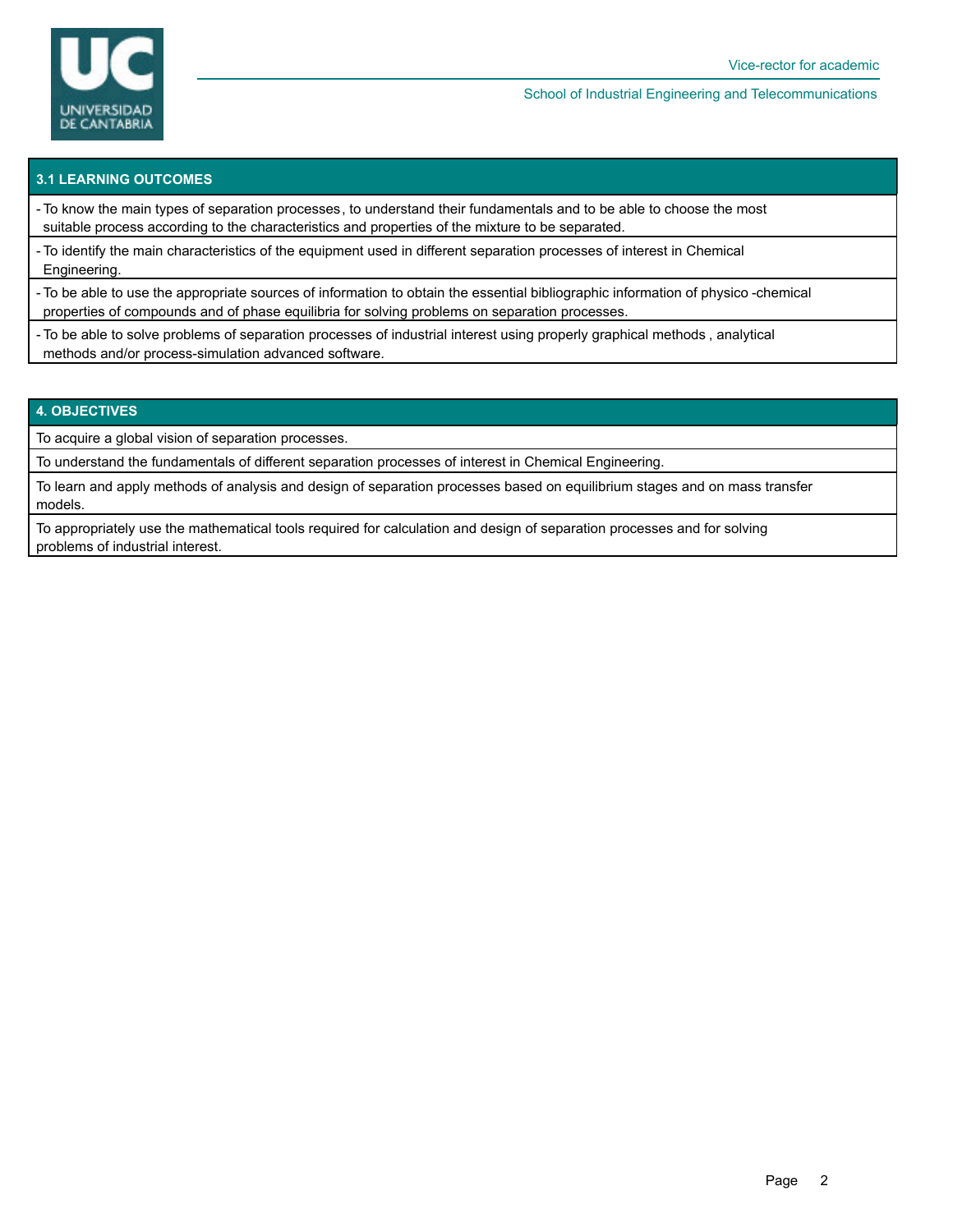

| <b>6. COURSE ORGANIZATION</b> |                                                                                                                                                                                                                                                                                                                                                                                                                                                                                |  |  |  |  |
|-------------------------------|--------------------------------------------------------------------------------------------------------------------------------------------------------------------------------------------------------------------------------------------------------------------------------------------------------------------------------------------------------------------------------------------------------------------------------------------------------------------------------|--|--|--|--|
| <b>CONTENTS</b>               |                                                                                                                                                                                                                                                                                                                                                                                                                                                                                |  |  |  |  |
| $\vert$ 1                     | Unit 1: Introduction to separation processes.<br>Presentation, course development and bibliography. Separation mechanisms. Modes of operation. Separation factor.<br>Selection of separation processes.                                                                                                                                                                                                                                                                        |  |  |  |  |
| 2                             | Unit 2: Fundamentals of processes of equilibrium stages.<br>Terminology and basic concepts of a single equilibrium stage . Phase equilibria. Examples.                                                                                                                                                                                                                                                                                                                         |  |  |  |  |
| 3                             | SEPARATION BY PHASE CREATION<br>Unit 3: Continuous rectification.<br>Definition. Introduction.<br>Continuous binary rectification: McCabe-Thiele method.<br>Continuous multicomponent rectification: Fenske-Underwood-Gilliland method, rigorous resolution using process<br>simulators.<br>Equipment and design considerations.<br>Unit 4: Distillation.<br>Definition. Types of distillation. Flash distillation. Differential distillation.                                 |  |  |  |  |
| 4                             | SEPARATION BY PHASE ADDITION<br>Unit 5: Absorption.<br>Definition. Equipment. Design of an absorption column. Methods for determination of the no. of stages: McCabe-Thiele<br>method. Kremser method for multicomponent absorption and desorption.<br>Unit 6: Liquid-Liquid Extraction.<br>Definition. Equipment. General design considerations. Extraction in one stage. Extraction in systems of multiple<br>stages: methods to calculate the no. of stages.                |  |  |  |  |
| 5                             | Unit 7: Separations that involve a solid phase.<br>Leaching or solid-liquid extraction. Crystallization. Drying of solids.                                                                                                                                                                                                                                                                                                                                                     |  |  |  |  |
| 6                             | Unit 8. Operation in packed columns using mass transfer models.<br>Introduction. Application to absorption/stripping. Application to distillation.                                                                                                                                                                                                                                                                                                                             |  |  |  |  |
| 7                             | CASE STUDY (I): SEPARATION BY CONTINUOUS RECTIFICATION<br>Task 1: Vapour-Liquid Equilibrium (VLE) data. Obtaining vapour-liquid equilibrium data: simulated and experimental.<br>Task 2: Resolution by means of McCabe-Thiele graphical method.<br>Task 3: Resolution by means of process simulator. Resolution using ChemSep. Study of the influence of variables.<br>Task 4: Improvement of the separation: obtaining a distillate product of higher purity.                 |  |  |  |  |
| 8                             | CASE STUDY (II and III): SEPARATION BY PHASE ADDITION<br>Case study (II): CO2 absorption<br>Task 5: Resolution by means of graphical methods.<br>Task 6: Resolution by means of process simulator. Resolution using ChemSep. Study of the influence of variables.<br>Case study (III): Liquid-Liquid Extraction<br>Task 7: Liquid-liquid equilibrium data and single stage extraction of acetic acid.<br>Task 8: Extraction of acetic acid in countercurrent, multiple stages. |  |  |  |  |